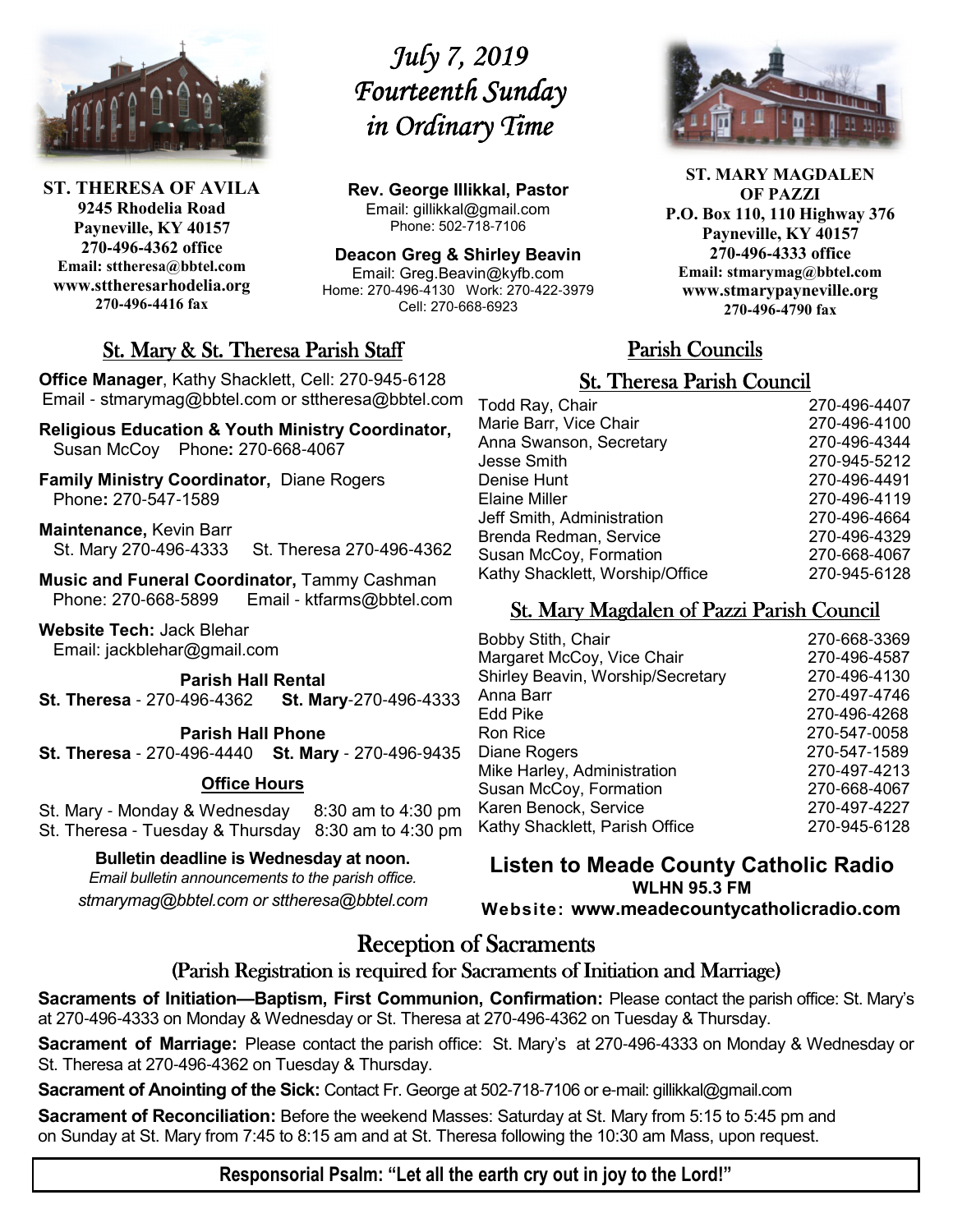#### **Ministers for July 13 & 14 at St. Mary**

#### **Lectors**

**Sat 4:00 pm** Volunteers **Sun 8:30 am** Lorraine Yokie & Michelle Yokie

#### **Eucharistic Ministers**

**Sat 4:00 pm** Volunteers **Sun 8:30 am** Mike & Cheryl Harley Margaret McCoy, Patsy Ray

**Altar Servers Sat 4:00 pm** Volunteers **Sun 8:30 am** Grayson Hardesty & Colton Mullins

**Gift Bearers Sat 4:00 pm** Volunteers **Sun 8:30 am** Children's Church

#### **Fatima Statue**

**July 7** - Greg & Shirley Beavin

**July 14** - Stephen & Crystal Barr

**2ndFriday Bingo July 12, 2019**

#### **No Bingo this week due to the picnic!**



# Weekend Mass Schedule

**Saturday, 6:00 pm at St. Theresa** (July through December) 6:00 pm at St. Mary (January through June)

**Sunday, 8:30 am at St. Mary Sunday, 10:30 am at St. Theresa**

**Ministers for July 14 at St. Theresa Lectors Sun 10:30 am** Karen & Logan Greco

**Eucharistic Ministers Sun 10:30 am** Gary & Susan Greenwell

**Homebound Minister**

David Barr

**Altar Servers Sun 10:30 am** Vance Pickering & Dylan Knott

**Gift Bearers Sun 10:30 am** Children's Church



#### **Fatima Statue**

 **July 7** - Ralph & Elaine Miller **July 14** - Ralph & Elaine Miller

The sign up sheet for the Fatima Statue at St. Theresa is sign up to have her in your home.

### **St. Mary Magdalen of Pazzi Church Mass Intentions for the Week**

| Monday<br>Wednesday | $8:30$ am John B. Pike +<br>$6:30 \text{ pm}$ Jim & Jo Farrell +             |
|---------------------|------------------------------------------------------------------------------|
| Saturday<br>Sunday  | 6:00 pm St. Mary & St. Theresa Parishioners<br><b>8:30 am</b> $T.J. Tobin +$ |

# **St. Theresa Church Mass Intentions for the Week**

Tuesday8:30 am Alfred & Amelia Barr + Thursday 8:30 am Carissa, Rance & Adie Foushee + **Sunday 10:30 am** Jim & Geraldine Barr +

# **Stewardship of Treasure**

| <b>St. Mary Weekly goal</b>              | 2,700.00 |  |
|------------------------------------------|----------|--|
| June 30th collection                     | 2,124.23 |  |
| OVER/ <b>UNDER</b> minimum weekly goal   | 575.77   |  |
| <b>Improvement Fund</b>                  | 423.00   |  |
| <b>Meat Collection - St. Mary Picnic</b> | 587.00   |  |
| St. Theresa Weekly Goal                  | 2,500.00 |  |
| June 30th collection                     | 1,982.21 |  |
| OVER/UNDER minimum weekly goal           | 517.79   |  |
| <b>Improvement Fund</b>                  | 385,00   |  |

*Thank you for your stewardship sacrifice… it IS appreciated!*

### What's Happening this Week

**Monday, July 8th** *9am*-*1pm & 5*-*9 pm Eucharistic Adoration at St. Mary*

**Tuesday, July 9th** *9:00 a.m. Wisdom Keepers' Meeting in Johnson Hall* 

*6:00 p.m. Picnic Work Night at St. Mary*

**Wednesday, July 10th** *6:00 p.m. Meeting for High School Youth interested in going to NCYC in November*

**Friday, July 12th** *No Bingo this week*

*6:00 p.m. Picnic Work Night at St. Mary*

**Saturday, July 13th**

*St. Mary Picnic Day*

*2:00 p.m. Booths open 3:00 to 7:00 p.m. Dinner is served 4:00 p.m. Mass in St. Mary Church*

### Wisdom Keepers

in the vestibule. Many dates are still available in 2019 to The Wisdom Keepers (our new parish ministry for the age 50+ members of our parishes) will meet on the 2nd Tuesday of each month (July 9th) at Johnson Hall after the Tuesday morning Mass.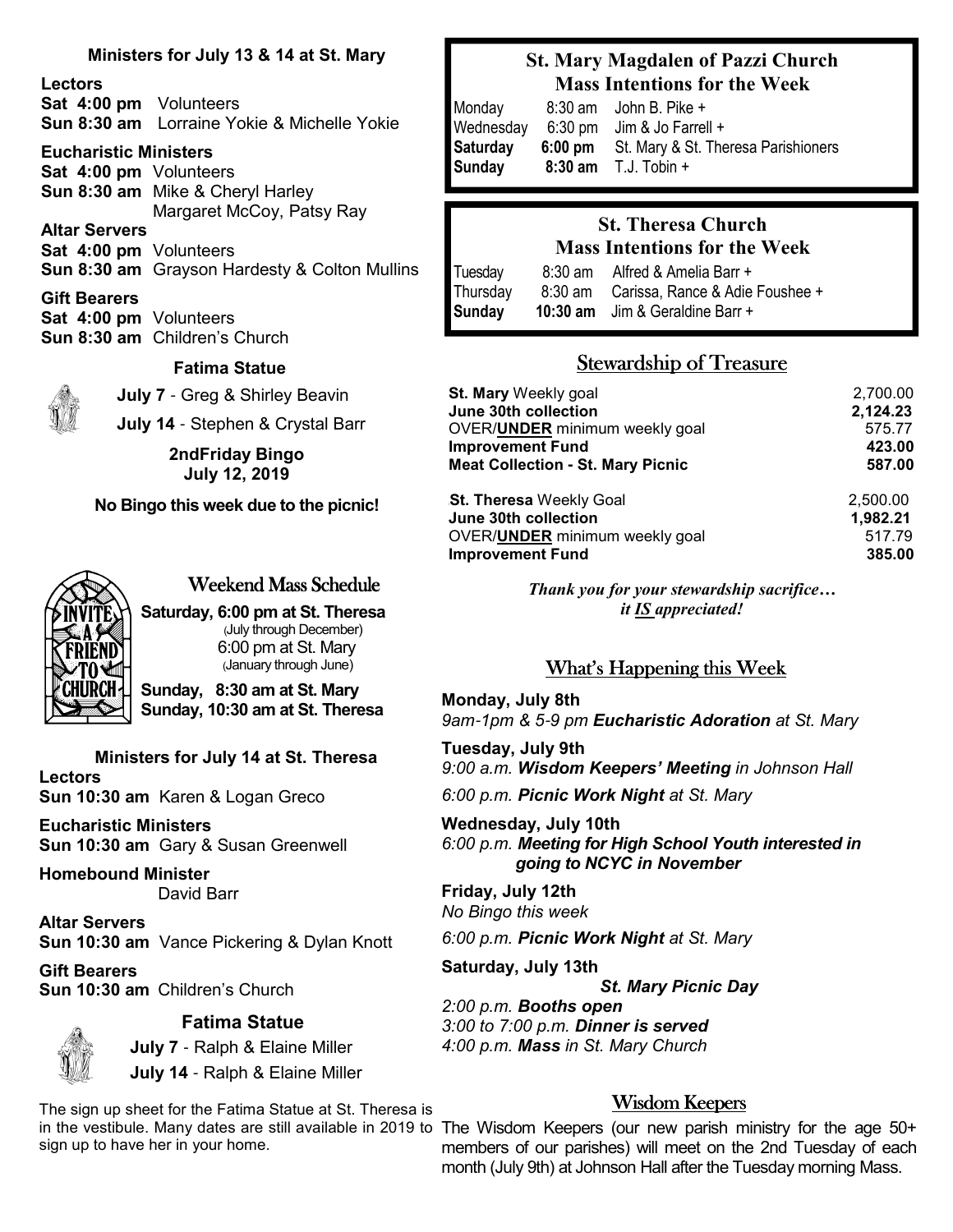#### Saturday Vigil Mass

Mass will be at St. Theresa through December with the exception of July 13th for St. Mary Picnic and August 10th conditioned parish hall. Adult Dinners and Carry-outs are \$10 for St. Theresa Picnic. On those dates, the mass will be at 4:00 p.m. If you are a Lector, Extraordinary Minister or Altar Server and would like to be scheduled for the Saturday Mass, please call or email Kathy Shacklett.

#### Vacation Bible School Vacation Bible School



at St. Theresa Parish Hall. Theme is: contact Shirley Beavin at 270-496-4130. **There's No Place Like Rome**.

Registration forms are in the back of church. Please fill Paul Stull at 270-668-1871. one out for each child that plans to attend and return to **Baby Contest** - The Youth Group will host a Baby Contest the parish office or drop in the collection basket.

School youth to help with VBS, July 15th thru 19th from is \$10. All babies must wear a white onesie or the equivalent. 6 to 8 p.m.

#### Needed for VBS

We are hoping to make togas for Vacation Bible School this year and are looking for flat bed sheets in white, brown, purple, or red. Would prefer solid colors for authenticity, but will take what we can get. They can be old, but clean and not overly worn. Size not important. Pillowcases might work for our really small kids, but not for the older ones as much. accounts. You can get all the picnic information from our Won't you help us dress our VBS kids for Rome?

#### Religious Ed. Teachers Needed

We are looking for some new teachers for our Religious Ed. Program for the upcoming school year. Sadly, several of our long time instructors will not be returning and, as much as we are going to miss them, we are looking for those who might be ready to branch out and share their faith with the younger generations. Needed are Pre K/ Kindergarten, 1st Grade and 5th Grade. Please contact **\*1 gallon or more of potatoes** - peeled & left whole please Susan McCoy at 270-668-4067.

#### Church Cleaners for July

**St. Mary** - Shirley Roach, Lois Fackler, Ellen Lindsey, Jill Pike, Angie Fackler

**St. Theresa** - Millie Smith, Kelsie & Jamie Smith, Sandi Vessels, Jessica Jackson, Lani & Linc Carlson

Please note: More volunteers are needed at St. Theresa. Please call or email the office to be put on the cleaning schedule.

#### **Clothes Closet Ministry**

St. Mary and St. Theresa are asked to help staff the Clothes Closet in Brandenburg the week of July 15th through 20th. please call Darlene Livers at 270-496-4571.

#### St. Mary Picnic - July 13

Beginning this weekend, the 6:00 p.m. Saturday evening St. Mary Picnic is on Saturday, July 13. A delicious fried chicken & beef dinner will be served from 3 to 7 p.m. in airand Children's Dinners (age 12 and under) are \$5. There will be a drawing at 7:30 p.m. from the dinner tickets sold for \$500. Must be present to win!

> **Meat Collection** - This weekend and next, we will have a special second collection at St. Mary to help with the meat expense at this year's picnic.

We will have Vacation Bible School the Silent Auction - We are asking for new and like new items week of July 15th-18th from 6 to 8 p.m. for the Silent Auction. If you have an item to donate, please

**Car Show** - If you have questions or for more information, call

Volunteers - We are looking for Jr. High and High Signups begin at 2 p.m. Contest begins at 2:30 p.m. Entry fee for **ages 0 - 24 months** in the Youth Center on Picnic Day. Call Susan McCoy at 270-668-4067 for more questions or more information.

> **Fort Nite Tournament** - **Attention Gamers!** A Fort Nite competition will be held at the picnic this year. Stop by and check it out! (If any adults or teens would like to help with the tournament, please call the parish office.)

> **Website and Social Media** - Please help us get the word out about the picnic by sharing on your facebook or twitter website: stmarypayneville.org. Check it out! You can view the picnic worker's list, information sheet, 2019 picnic flyer, baby contest and car show flyers on our website.

> **Help Needed** - Check out the Worker's List in today's bulletin. If your name is not on it, please volunteer to help out. We have several areas that need volunteers.

**Each family is asked to donate the following: \*2 Cakes** wrapped for the Cake Wheel

**\*3 or more desserts for the Meal**

(bring potatoes Friday evening or Saturday by 10 a.m.)

#### **\*Cucumbers and/or pickles**

**\*1 or more baskets with vegetables, fruit, melons, jams & jellies, etc.** (Baskets in Gathering Space and at the doors.)

**\*Items for the Household/Family/Potted Plant Booth** - Please donate any item (\$7 to \$10) suitable for a family member, house or yard.

#### Dance at St. Martin

Hours are Mon-Fri 10 am to 4 pm and Sat 10 am to 2 p.m. you may bring your own snacks. No alcohol please! For you are interested in helping or for more information, Everyone is welcome. The cost will be a donation that will be Gene Jones and the Bent Penny Band will be at St. Martin of Tours in Flaherty, Kentucky on Saturday, July 20, 2019 from 7:00 to 10:00 p.m. in the St. Martin Gym. Everyone is welcome to come enjoy music from the #1 Rock 'n Roll Band for two years in Lexington! Food trucks will be available or used for archives, gym, and/or building funds. Hope to see you there!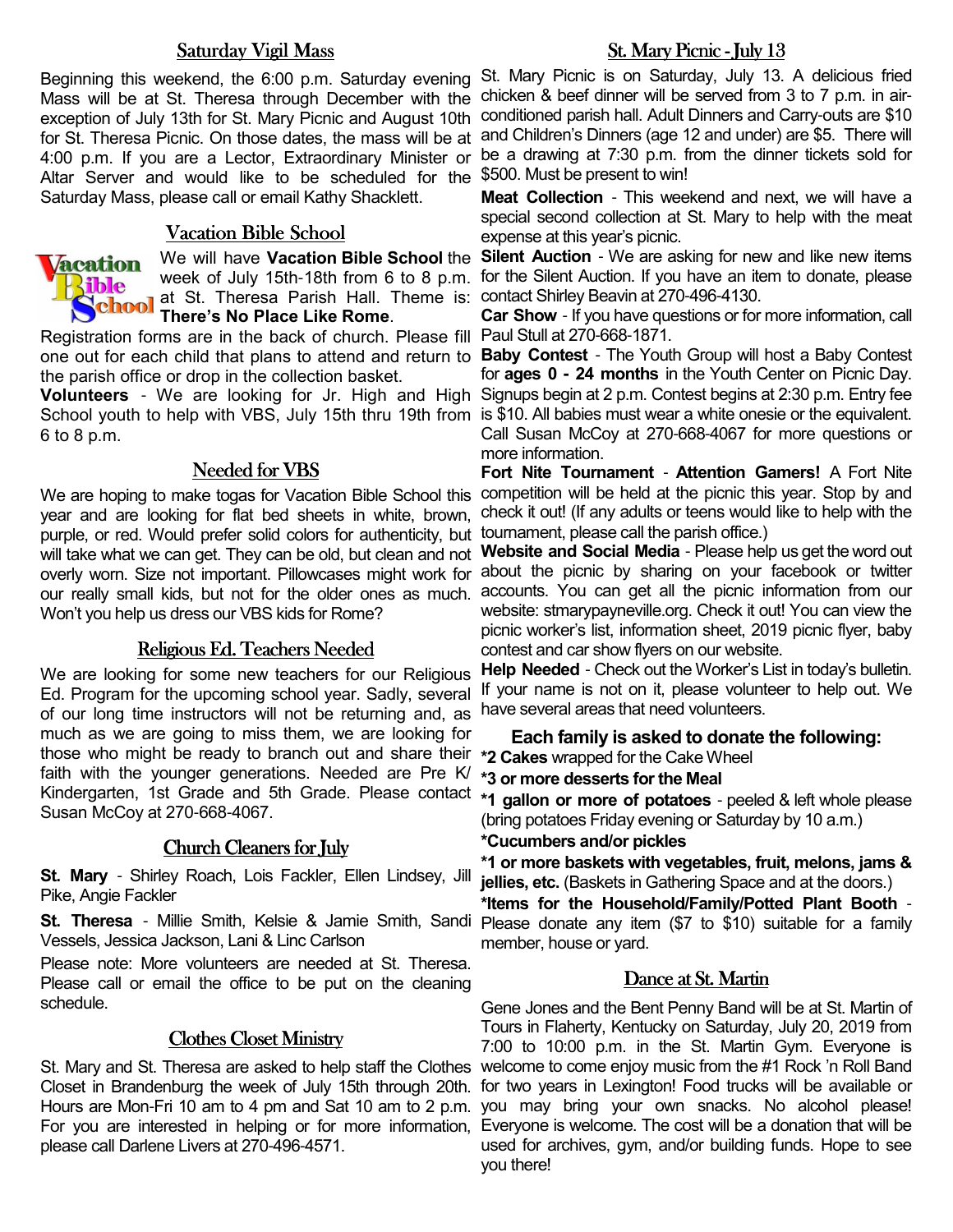# **READINGS FOR SUNDAY, JULY 7**

Isaiah 66:10-14c Galatians 6:14-18 Luke 10:1-12, 17-20



# **READINGS FOR SUNDAY, JULY 14**

Deuteronomy 30:10-14 Colossians 1:15-20 Luke 10:25-37

**Internet Site for Liturgy Readings:** www.nccbuscc.org/nab



# **Prayer Intention** for the Week

For the Church: that we may entrust our futures and ourselves to God's love and give witness to the reign of God in our lives

# Fourteenth Sunday in Ordinary Time

The work Christ entrusted to his first disciples is also entrusted to us by virtue of our baptism. Stewardship is an invitation from God. It is an invitation to join in the work of the Church.

# **Discussions**

**Meade County Catholic Radio**-**WLHN 95.3 FM**  has a local talk show **"Discussions"** featuring a different guest each month. Tune in and listen! The show airs six days a week:

5:00 p.m. on Mondays & Fridays

9:00 a.m. on Tuesdays and Thursdays

11:00 a.m. on Wednesdays & Saturdays

**July guests will be** Bob & JoAnn Bruner, members of St. John the Apostle Parish and the show is titled "Until Death do us Part". The show will focus on their 62 years of sacramental marriage.

**Please note:** All of the previous guest speakers on the Discussions shows can be found on You Tube the month following their radio presentation. Search Meade County Catholic Radio and the monthly guests can be found.

# **HOSPITAL AND HOMEBOUND MINISTRY PARISH DISPATCHERS**

**St. Mary :** Lois Fackler 270-422-2884

**St. Theresa:** Brenda Redman 270-496-4329



If you know someone who is ill, been admitted to the hospital, in need of a home visit or food, you are asked to notify our dispatcher. Likewise, **volunteers are needed** to visit those in the hospital, make home visits, send cards or prepare or deliver food. Please contact the dispatcher listed above or call the parish office, if you would like to help. This ministry is not simply for our parishioners but also for all in our community.



# Please remember those in the hospital, the homebound and those in need of our prayers!

# Special Prayer Request for.....

Edd Pike, Jimmy Fackler, Shannon Knott, Kenneth Staples, Myrna Barr, Tenley Ward, Marilyn Vessels, Diann Shireman, Lorene Barr, Pat LaChance, Bobby Howard, Wesley Prather, Lucye Tate-Stupak, Patsy Carver, Dorothy Fackler, Eric Barr, G.R. Weick, Shelly LaTondress, Marian Manning, T.R. Rhodes, Alvin Barr, Eddie Baysinger *Note: Prayers cards are available in the back of church with a complete list of the sick and homebound in need of our prayers. Please call or email Kathy at the parish office to have names put on or taken off of the prayer list.* 

# Healing Mass

"The harvest is abundant but the laborers are few; so ask The Heart of Jesus Prayer Group will host a Charismatic the master of the harvest to send out laborers for his Healing Mass followed by Adoration of the Blessed harvest." **Luke 10:2 Sacrament on Wednesday, July 17, 7:00 p.m. at Holy** harvest." Family Church, 3938 Poplar Level Road, Louisville. Father Bob Ray will preside. For further information, contact Paul Furmanek at 502-608-3529.

# Angels in Disguise

Angels in Disguise is celebrating their 10 year anniversary! Join them on Sunday, July 21st for Gala for the Angels which features keynote speaker, Karen Gaffney, an amazing selfadvocate for people with DS. Doors open at 5:00 p.m. Tickets are \$75. Pre-Gala VIP Evan Williams Bourbon Experience add-on tickets for \$50. Join us the next day for a Pool Party from noon to 6:00 p.m. with live entertainment. Free with any donated amount! Pre-register online for a free gift when you arrive. The day also includes a Golf Scramble and a Footgolf Tournament with players from Lou City to sign autographs. Registries at http://www.angelsindisguise.net. Questions? Contact Sara Hamilton at sara@angelsindisguise.net.

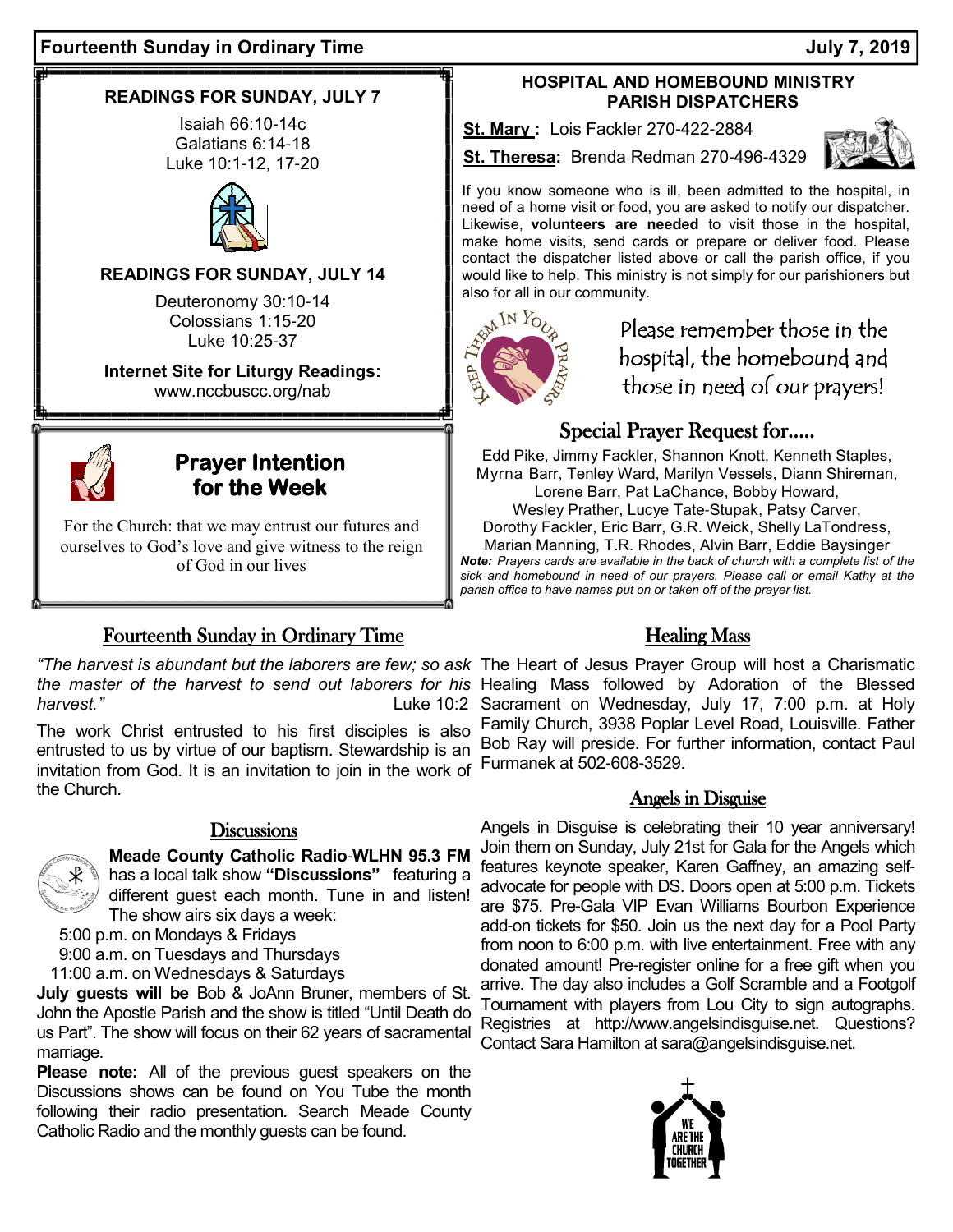# **ST. MARY MAGDALEN OF PAZZI ANNUAL PICNIC & SOCIAL JULY 13, 2019 REV GEORGE ILLIKKAL, PASTOR DEACON GREG & SHIRLEY BEAVIN**

**PICNIC CHAIR:** Mark & Patty Stull 270-668-3229, Jeff & Teri Stull **RAFFLE CHAIR:** Aaron & Teri Pierce **KITCHEN CHAIR:** Allison Jupin 270-945-2316, Crystal Barr

**DINNER TICKETS**: Pete & Linda Oliger, Mary Ann Hesler, Ann Padgett

**BEEF & BEANS:** Leon Pike, Vernon Pike, Joseph Pike, Phillip Pike, Floyd Greenwell, Derrick Pike, Jeff Adkisson

**CHICKEN:** Glenn Mattingly, Theresa Mattingly, Joseph Fackler, Scott Fackler, Steven & Anna Barr, Teri & David Dugan, Pete Oliger, Chris Medley

**DRESSING:** Dale & Sue Pike, Paul & Tonya Pike, Amelia & Drew Wathen

**KITCHEN: 9 to 11** - Debbie L. Pike, Linda Pike, Joann Waddle, Jill Pike, Stacy & Matt Livers, Alliene Stull, Liz Weick, Whitney & Andrew Livers

**3 to 5** – Alene Clark, Lois Fackler, Bonnie Fackler

**5 to 7** – Annette & Hannah Fackler, Karen Barr

**7 to 9** – EXTRA HELP IS NEEDED TO CLEAN UP AT THIS TIME SO PLEASE PITCH IN!!!! **(The above times are times you are specifically asked to work, but any additional time you could give would be greatly appreciated. If your assigned time doesn't fit your schedule, please call someone to trade times.)**

**CARRYOUTS:** Jeff Stull, Teri Stull, Debbie Pickering, Jake Stull, Liz Weick, Warren Shiroma, Jeannie Nevitt, Kim Tobin, Alliene Stull, Sophie Stull, Ellen Funk, Carolyn Hardesty, Paulette Adkisson, Darren & Jessica Wathen, Barrett & Hallie Wathen, Mandy Waters

**DINING ROOM & TEA:** John & Janet Pike 270-422-3233 Walter Clark, Shirley Roach, Darlene Livers, Patsy Ray, Debbie Hurt, Malana Begley, Tim & Lanette McMahan, Nathan Haycraft

**ICE:** Theresa Mattingly, Kaylan Jupin, Brailyn Haycraft

**PARKING:** Greg Beavin, Gerald & Jordan Mattingly, Caleb Mattingly, Jay Hardesty

**CAR SHOW:** Paul Stull 270-668-1871, Larry Stull

**BINGO:** Barry Greenwell, 270-496-4784, Lori Baker, Phillip & Megan Stith, Barbara Greenwell, Dale Greenwell, Stephanie Lee, Sarah Redmond, Bruce & Donna Livers

**SILENT AUCTION:** Shirley Beavin, 270-496-4120, Theresa Mattingly, Joe & Bonnie Fackler, Lois Fackler, Margaret Mullins, Debbie Hurt, Linda Oliger

**MONEY COUNTERS:** Jarrod & Natalie Orr, Kelly Medley, Cindy Biddle, Patty Stull, Betty Clark

# **IF YOUR NAME IS LISTED FIRST FOR A PARTICULAR BOOTH, PLEASE CALL THE OTHER WORKERS TO SCHEDULE TIMES FOR EVERYONE ELSE. THANK YOU!!!!**

**Please note: We still need help in several areas. If you have time on picnic day and can help, please call Patty Stull at 270-668-3229**